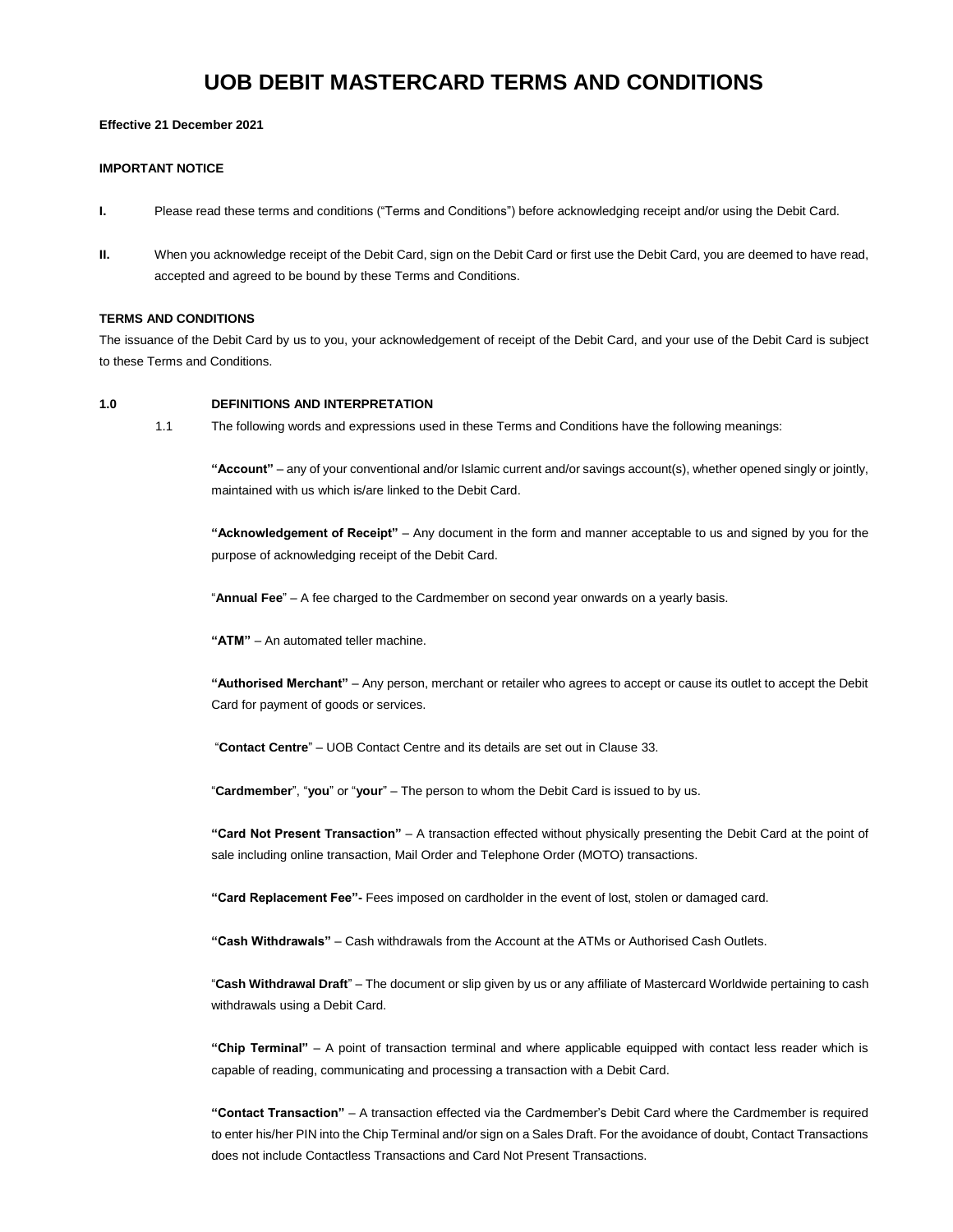**"Contactless Transaction"** – A transaction that uses radio-frequency identification (RFID) for making payment by tapping/waving the Debit Card over a secured reader, without requiring any signature of the Cardmember or PIN to be entered by the Cardmember. For avoidance of doubt, Contactless Transaction shall not apply to Card Not Present Transactions.

**"Debit Card"** – a UOB debit card or any other debit card issued by us pursuant to this Agreement and any substitution, replacement or renewal of such card.

**"EFTPOS"** – electronic fund transfer service available at the point of sale between you and a third party.

**"eStatement"** - The electronic statement which is available for viewing through your UOB Personal Internet Banking following your enrolment for the eStatement service for the Account.

**"Fee"-** Fees payable at application, yearly or such other intervals as may be determined by the Bank, by the Cardmember for the utilization of the Services which shall be debited from the Account on each anniversary date of the issuance of the Debit Card and shall also include all fees and charges, interests, taxes, duties or levies and other payments charged by the Bank under these Terms and Conditions.

**"Group**" – our branches, agencies, representative offices, affiliated, associated or related corporations, and their respective officers, servants or agents, whether situated in or out of Malaysia, and includes us.

**"HOUSe"** – The ATM shared network operated by House Network Sdn Bhd under the "HOUSe" brand.

**"Legal Process"** – May include, but is not limited to, any originating process including writ of summons and originating summons as well as any other forms of originating process, pleadings, interlocutory applications, affidavits, orders, judgments, notices and any other documents which are required to be served under any written law and such notices under the Insolvency Act 1967.

**"Limit"** – The maximum daily amount that you are allowed to transact from the Account using the Debit Card or the balance amount in the Account, whichever is lesser.

**"Mastercard Worldwide"** – Mastercard International Incorporated, a company incorporated in the state of Delaware, with its principal office at 2000 Purchase Street, Purchase, NY 10577-2509, United States of America (and includes its successors-in-titles and assigns).

**"Minor"** – A person below 18 years of age.

**"PayNet"** - Payments Network Malaysia Sdn Bhd.

**"MyDebit"** – A card payment scheme that allows the Cardmember to make payment for the purchase of goods and/or services at any Authorised Merchants and withdraw cash at any Authorised Cash Outlet by debiting directly from the Account.

**"OTP"** – One-time password sent through SMS to your mobile number which is registered with us.

**"Pass code"** – A password or code which is used to authenticate your identity or authorise a transaction using the Debit Card. A pass code includes password, OTP, PIN and includes any other pass code as we may issue from time to time.

"**Personal Data**" – any information that relates directly or indirectly to an individual, which for the purpose of these Terms and Conditions may include but is not limited to name, address, occupation, contact details, information captured on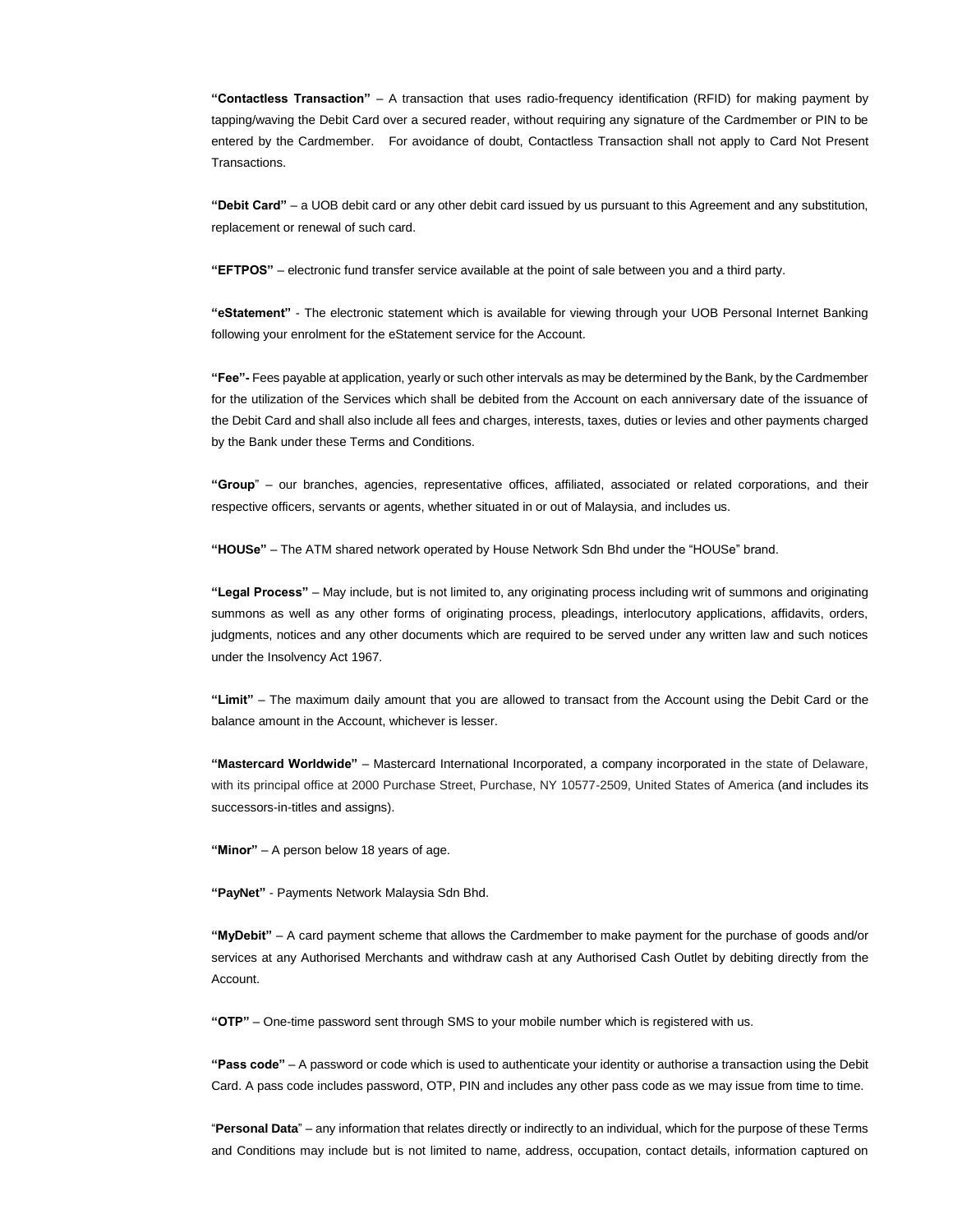security systems (including a recording of your image on Closed Circuit Television (CCTV)), information relating to the Account either held singly or jointly with any other person, the type of products and/or services that you have subscribed to with us and such other necessary data regarding yourself and your transactions with us.

**"PIN"** – a 6-digit pin number.

"**Primary Account**" – the Account which you have selected to be the main and primary account for your Debit Card. All transaction made using the Debit Card will be debited from this account except for Cash Withdrawals. For Cash Withdrawals at the ATM, you may choose to withdraw monies from any of the Account.

**"Sales Draft"** – The document given by us or any affiliate of Mastercard Worldwide to an Authorised Merchant pertaining to purchases of goods and/or services using the Debit Card.

**"Shariah-compliant Goods and Services"** means goods and services that are acceptable and in accordance with Shariah

"**Statement of Account**" – The physical copy of the statement we issue to you every month or any additional physical statement issued upon your request, or the monthly eStatement which is available for viewing through your UOB Personal Internet Banking showing all the transactions in the Account including withdrawals, purchase of goods and/or services and internet transactions effected using the Debit Card, any amounts credited into the Account and the credit balance in the Account.

"**Statement Date**" – The date of the Statement of Account.

"**SMS**" – Short Message Service.

**"Telecommunication Instructions"** – Instructions from you to us by telephone or facsimile transmission or by any other means of telecommunication instruction.

"**Terms and Conditions**" – these terms and conditions governing the Debit Card (including any variation or addition to this terms and conditions we may prescribe from time to time).

"**Third Party Data Subject**" – a person whose Personal Data you have provided to us and may include, but is not limited to your mandate, next-of-kin, dependents, individual guarantors and security providers.

**"UOB Malaysia", "our"**, **"us"** or **"we"** – United Overseas Bank (Malaysia) Bhd [199301017069 (271809-K)] whose registered office is at Level 11, Menara UOB, Jalan Raja Laut, 50350 Kuala Lumpur and its branches in Malaysia.

"**Validity Period**" – the period stated on the Debit Card.

- 1.2 These Terms and Conditions shall be read together with the terms and conditions governing the Accounts which can be found at our website at [www.uob.com.my](http://www.uob.com.my/) or at any of our branches.
- 1.3 If there is a discrepancy or inconsistency between these Terms and Conditions and the terms and conditions governing the Accounts, these Terms and Conditions will prevail in relation to the matters relating to Debit Card.

#### 1.4 A reference to –

- a) the singular number includes the plural, and vice versa;
- b) the masculine gender includes the feminine and neuter genders, and vice versa;
- c) a person includes an individual, a partnership, a body corporate, an unincorporated association, a government, a state, an agency of a state, and a trust;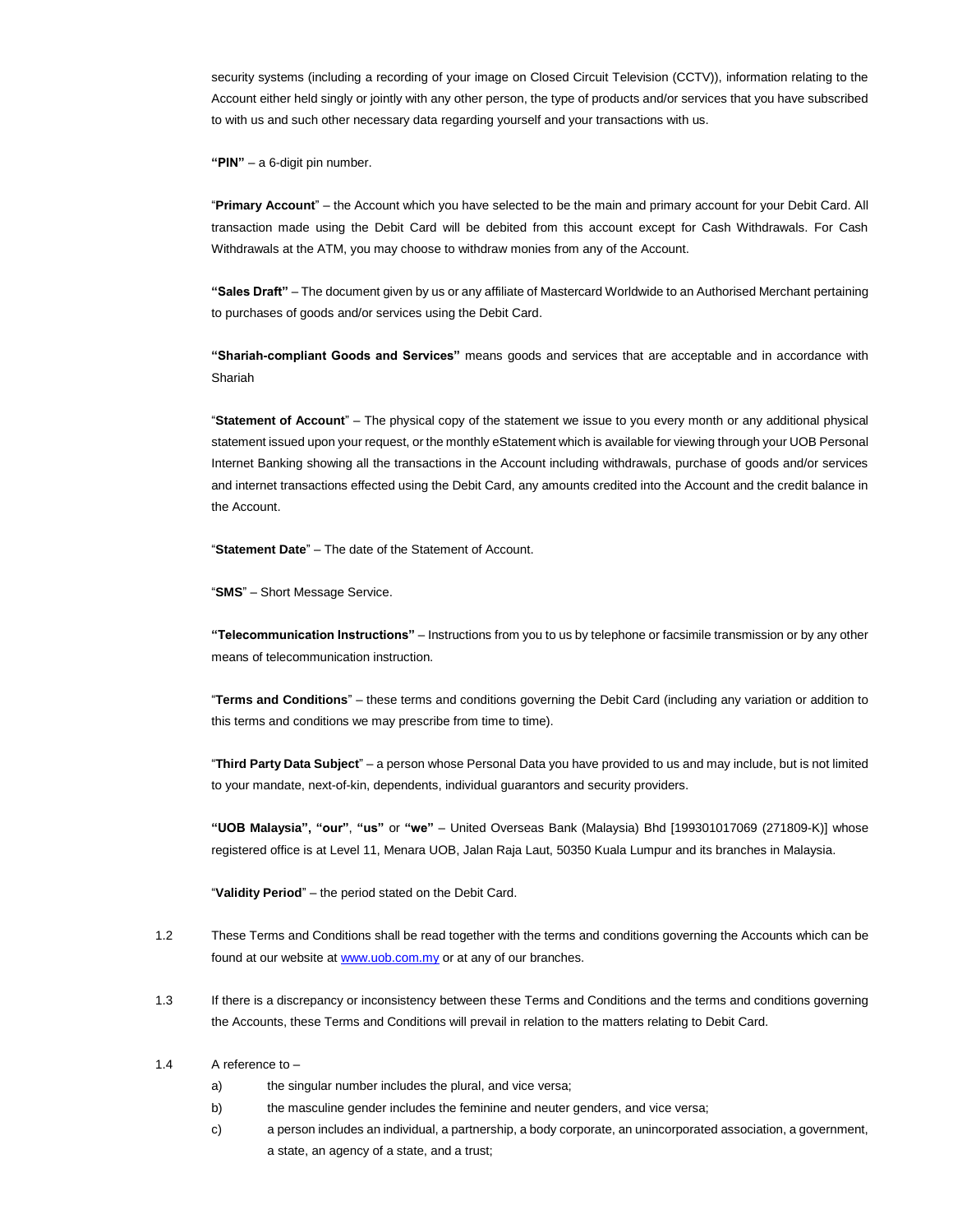- d) a person includes the person's executors, administrators, successors, substitutes, and assigns, and these Terms and Conditions will bind those persons; and
- e) "including" or "for example" (or other similar words) when introducing an example does not limit the meaning of words to those examples.

## **2.0 ACCEPTANCE OF DEBIT CARD**

- 2.1 When you receive the Debit Card that we issued to you, you must immediately sign on the signature strip at the back of the Debit Card.
- 2.2 When you sign on the Debit Card or first use the Debit Card, you are deemed to have accepted and agreed to be bound by these Terms and Conditions.
- 2.3 You must not use the Debit Card for any purpose at all, and must immediately cut the Debit Card in half when any of the following, occur:
	- a) if you do not agree with the contents of these Terms and Conditions;
	- b) upon the expiry of the Validity Period;
	- c) upon your cancellation or termination of the Debit Card;
	- d) upon your request for a replacement Debit Card;
	- e) upon our cancellation, termination or revocation of the Debit Card;
	- f) upon recovery of the Debit Card after notification of its lost or theft;
	- g) if the Pass code is disclosed or exposed, voluntarily or otherwise, to any person; or
	- h) if you cannot remember your PIN or Pass code.
- 2.4 Upon our suspension of the Debit Card, you must not use the Debit Card for any purpose at all. You may only use the Debit Card after we have notified you that we have uplifted the suspension of the Debit Card.
- 2.5 At all times, the Debit Card remains our property and must be returned to us upon our request.
- 2.6 The Debit Card cannot be transferred to another person, and must be used only in accordance with these Terms and Conditions, and all requirements, directives, regulations and guidelines issued by us, Mastercard Worldwide, PayNet, Bank Negara Malaysia or any other authority.

## **3.0 FUNCTIONS OF THE DEBIT CARD**

- 3.1 The Debit Card may be used for any services we provide for any purpose approved by us, including–
	- a) purchasing goods and/or services from an Authorised Merchant within Malaysia by performing Contact Transaction
	- b) withdrawing cash from your Account at any designated ATM within Malaysia;
	- c) purchasing goods and/or services from an Authorised Merchant by performing Contactless Transactions;
	- d) purchasing goods and/or services from an Authorised Merchant outside of Malaysia by performing Contact Transaction;
	- e) withdrawing cash from your Account at any designated ATM outside of Malaysia; and
	- f) performing Card Not Present Transactions.
- 3.2 If you did not opt-out for the services stated in Clauses 3.1(a), 3.1(b) and/or 3.1(c) above, the services will be automatically made available to you, immediately after you have performed your first ATM transaction using your Debit Card at any of our ATMs. If you elect to opt-out for any of such services and subsequently decide to use the services, you may activate the services by visiting any of our branches and the services will be made available to you immediately after you have performed an ATM transaction or inquiry using your Debit Card at any of our ATMs.
- 3.3 In relation to the services set out in Clauses 3.1(d), 3.1(e) and 3.1(f) above, it will not be made available to you unless you have opted-in for the services.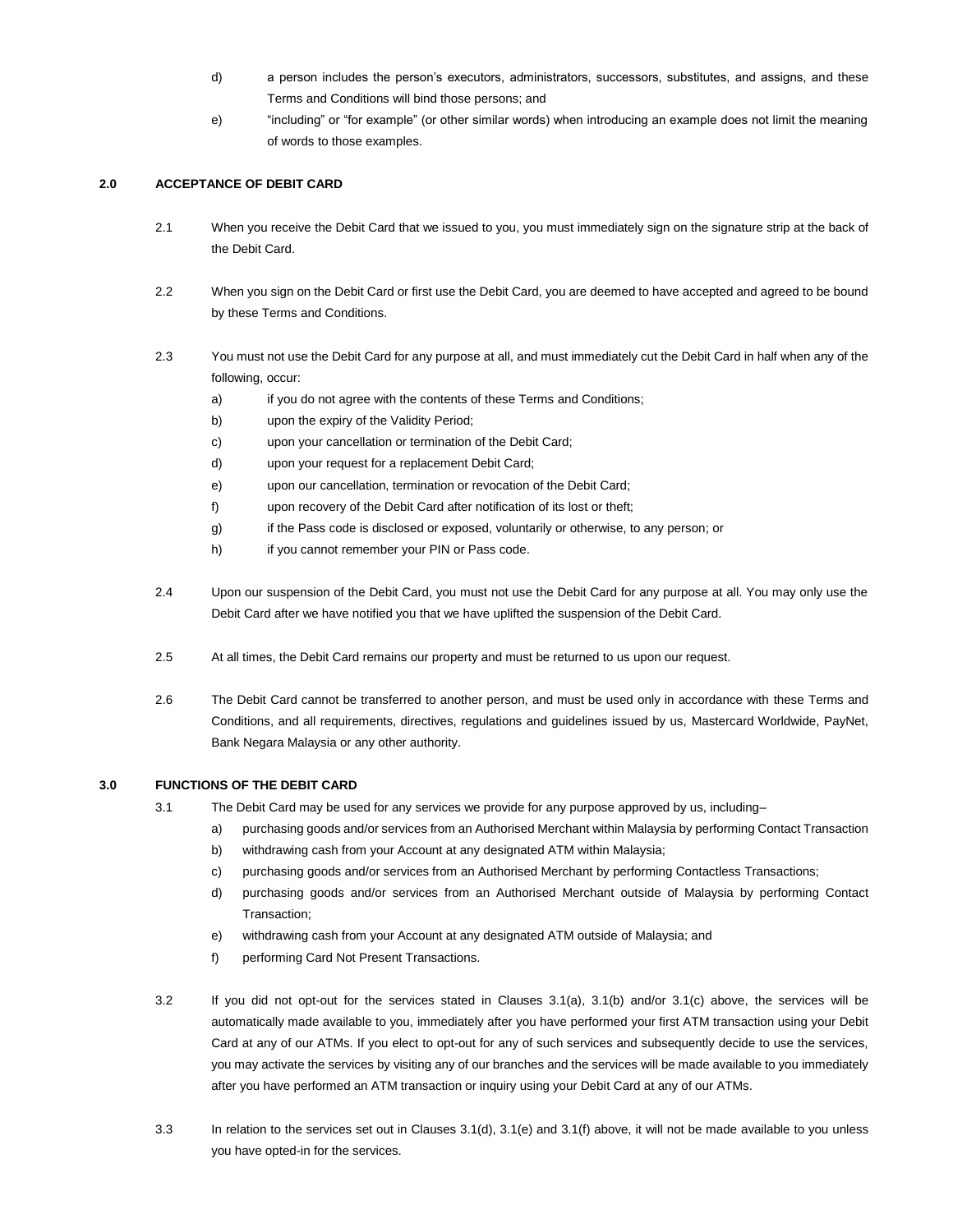- 3.4 You may de-activate any of the services stated in Clause 3.1 above by visiting any of our branches.
- 3.5 Your use of the Debit Card services is subject to the Limit, and we can decide not to honour a transaction if the Limit has been exceeded or there are insufficient funds in the Account to honour the transaction.
- 3.6 Your Debit Card supports two debit card brands, that is MyDebit and Mastercard. MyDebit is only applicable in Malaysia and Mastercard is accepted in and out of Malaysia.
- 3.7 When using your Debit Card at any Authorised Merchants in Malaysia, the Authorised Merchants may choose and decide to accept and process the payment on your Debit Card using either MyDebit or Mastercard.

# **4.0 PASS CODE AND CONFIDENTIALITY OF PASS CODE**

- 4.1 When a Debit Card is issued, replaced or reissued to you at our branch, you are required to select your PIN and activate your Debit Card at the branch. When a new Debit Card is issued and sent to your mailing address, you are required to select your PIN and activate your new Debit Card via Interactive Voice Response (IVR).
- 4.2 You may, at any time, change your PIN :
	- a) at any of our ATMs; or
	- b) at any of our branches.
- 4.3 If your PIN is disclosed or exposed to any person, you must immediately notify our Contact Centre to avoid any unauthorised transactions from taking place and change your existing PIN. The process of changing your PIN is set out in Clause 4.2 above.
- 4.4 You shall take all reasonable steps to ensure and prevent any unauthorised and/or fraudulent use of your Pass code at all times and to keep your mobile phone which receives the OTP secure when you are performing any Card Not Present Transaction.
- 4.5 You agree that your Pass code is strictly confidential and undertake not to disclose or expose or in any way cause your Pass code to be disclosed or exposed to any person (including our employees) through unsolicited phone calls, emails or on any website other than our official website at www.uob.com.my or any other manner.
- 4.6 You should memorise your Pass code and ensure that no written record of your Pass code is kept at any place or in any manner which may enable a third party to have access to or to use your Pass code.
- 4.7 You should not use a common PIN, i.e. your identity card number, passport, driving license, date of birth or contact number, and ensure that you change your PIN from time to time.

## **5.0 USING THE DEBIT CARD**

- 5.1 You agree and undertake to take reasonable steps to prevent the lost or theft of the Debit Card, as follows:
	- a) you should ensure that the Debit Card is returned to you after completing any transaction at the Authorised Merchant or the ATM;
	- b) you should destroy the Debit Card properly by cutting across the magnetic stripe and the chip in the event you wish to cancel the Debit Card and return it to us.
	- c) you should not leave the Debit Card unattended inside a car and/or at public places;
	- d) you should not lend your Debit Card to anyone as your Debit Card is exclusively for your own usage;
	- e) you should keep your unused Debit Card in a secure place.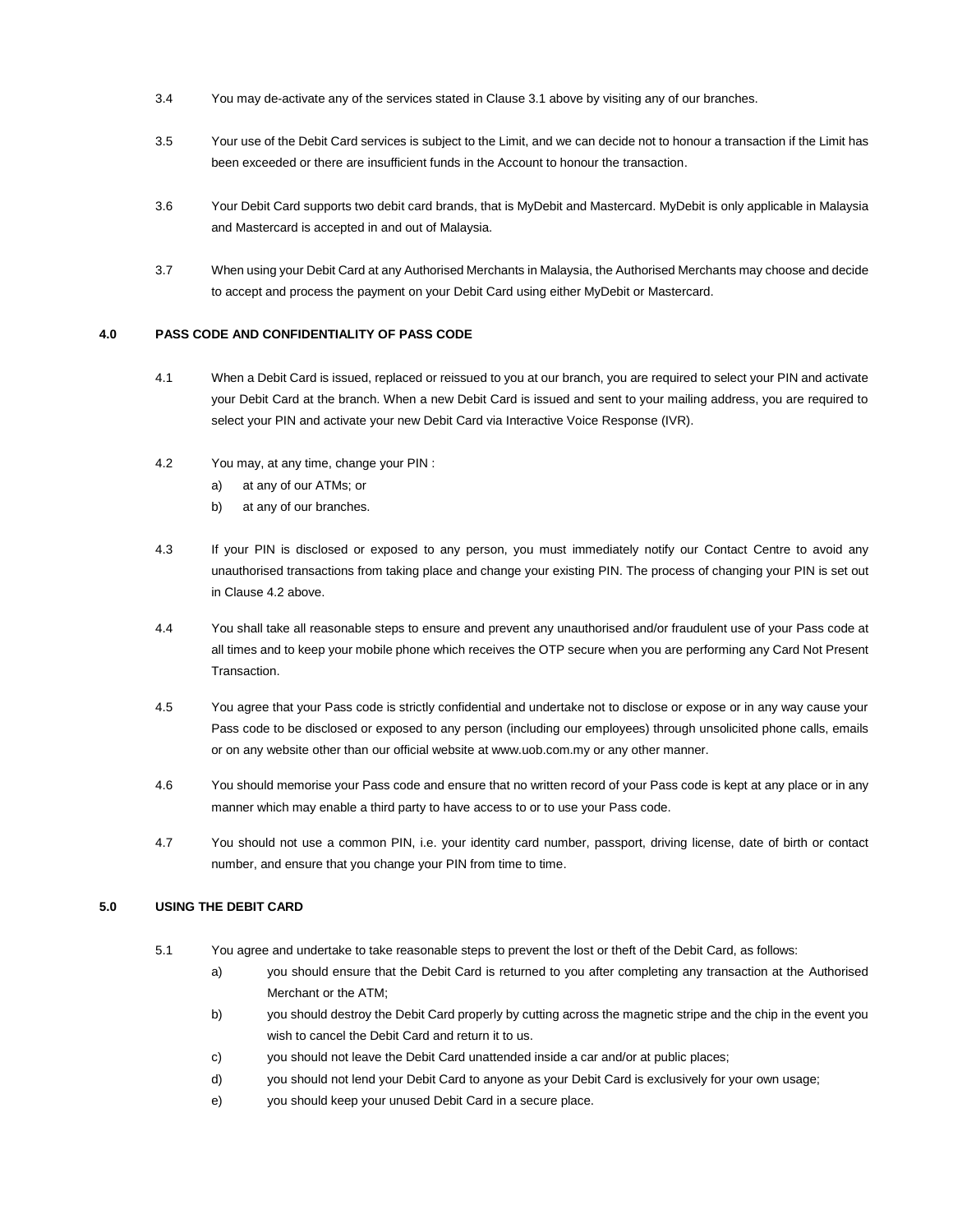- 5.2 If you suspect or become aware that
	- a) an unauthorised person knows your Pass code; or
	- b) there has been unauthorised access to your Debit Card, Account, or use of your Pass code; or
	- c) your Debit Card is lost or stolen; or
	- d) there are unauthorised transactions using your Debit Card,

you must as soon as reasonably practicable notify us at our Contact Centre and cut the Debit Card in half, failing which you will be liable for all transactions made and charges incurred under the Debit Card.

We shall be entitled to suspend / terminate the use of the Debit Card or cancel the Debit Card and you may be issued with a new Debit Card, as we decide, subject to any charges as we may from time to time impose.

In the event your Debit Card is lost or stolen outside of Malaysia, you must as soon as reasonably practicable notify any member of Mastercard WorldWide. Subsequently, you are required to provide us the following documents within seven (7) days from the date of occurrence of the incident,

- a) written confirmation of the incident;
- b) any other documents required by us including but not limited to a copy of the police report relating to the incident.

You are also required to give us any relevant information and reasonable assistance for the purpose of our investigation on the incident.

- 5.3 You agree that failing to comply with the requirements stated in Clauses 4, 5.1 and 5.2 may expose you to the consequences of theft or unauthorised use of the Debit Card, in which event you will be liable for all transactions made with the Debit Card, whether or not such transaction is within your knowledge or authority.
- 5.4 You will be required to use the Debit Card and your PIN to gain access to your Account for any Cash Withdrawals through ATMs.

## 5.5 Contactless Transaction

- (i) There are two (2) types of Contactless Transactions which are:
	- (a) MyDebit Contactless A contactless payment method through the MyDebit network that can be performed at any point of sales terminal which displays MyDebit Contactless logo; and
	- (b) Mastercard PayPass A contactless payment method through the Mastercard network that can be performed at any point of sales terminal which displays Mastercard PayPass logo.
- (ii) You acknowledge that the usage of the Debit Card for Contactless Transaction is limited to: A maximum of RM250 or its equivalent in foreign currency per transaction or RM800 in cumulative. We reserve the right to revise the limit or impose any other limit from time to time; or
- (iii) For Contactless Transactions, the Authorised Merchant does not need to give you a completed transaction sales draft unless you request for it.
- 5.6 If you wish to use the Debit Card for payments in relation to online transactions, you are generally required to key in the OTP received to complete the payment for the online transaction.
- 5.7 We can require you at any time to prescribe a limit on your daily transactions in Ringgit Malaysia but in any event, it shall not exceed the Limit.
- 5.8 You cannot use the Debit Card for any transaction exceeding such Limit. However, transactions for Insurance Service (MCC 5960 and MCC 6300), Lodging – Hotel/Motel/Resort (MCC 7011), Colleges, University (MCC 8220) and Hospitals (MCC 8062 and MCC 8011) will based on availability of the funds in the Primary Account or RM20,000 per day/per transaction whichever is higher and it is not subject to the Limit or the limit set by you.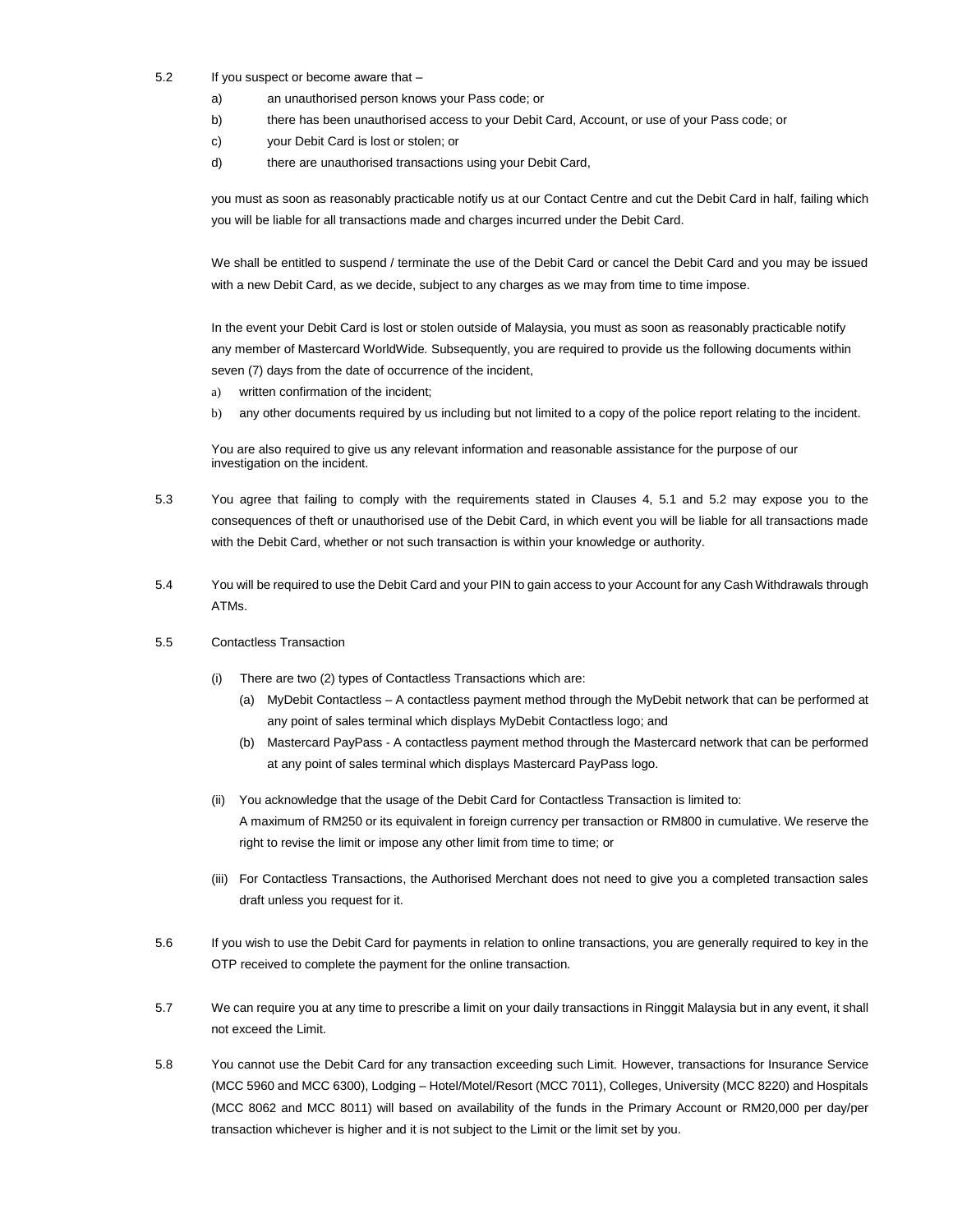- 5.9 You must not use or attempt to use the Debit Card for any transaction, in particular cash withdrawal, purchase of goods and/or services and payments or transfer of funds from any Account unless there is sufficient available funds in the relevant Account.
- 5.10 If the Primary Account that is linked to the Debit Card is an Islamic current / savings account, the Debit Card should be used for the purchase of Shariah-compliant Goods and Services only.
- 5.11 You authorise us to debit your Primary Account and/or Account for any transactions made using the Debit Card and Cash Withdrawals, notwithstanding that such debit may result in the Account being overdrawn.
- 5.12 You will still be liable to us for transactions where you did not obtain or sign the Sales Draft and/or Cash Withdrawal Draft, if we decide that the omission is because of the nature of the transaction, or an oversight by you or the Authorised Merchant.
- 5.13 We can decide not to honour a transaction effected using the Debit Card if there is
	- a) an error, defect, failure or interruption in the provision of the ATM service or in our system or equipment;
	- b) a mechanical fault or malfunction of the terminals or equipment at the Authorised Merchant or any ATM or other service outlet;
	- c) insufficient available funds in the relevant Account;
	- d) a use or attempted use of the Debit Card for a transaction exceeding Limit except for transactions that is permitted under Clause 5.8 above; and

you agree that we will not be liable for any loss, injury or damage which you may suffer as a result of such refusal or inconvenience.

- 5.14 All transactions made using the Debit Card, fees and other charges relating to such transaction or the Debit Card will be debited from the Account and reflected in the Statement of Account.
- 5.15 For any pre-authorised transactions as stated in Clause 5.15.1 and 5.15.2 below, the available balance in your Account or part of it may be earmarked until the transaction is concluded.
	- 5.15.1 For petrol purchases performed at the pump/kiosk using the Debit Card, a pre-authorised amount determined by us will be earmarked from the available balance in your Account for a period of up to four (4) business days.
	- 5.15.2 For pre-authorised transportation transactions (MCC 4111) made using the Debit Card, a pre-authorised amount determined by the Authorised Merchant will be earmarked for a maximum period of up to twelve (12) business days from the available balance in your Account until the transaction is finalised and the actual transaction amount has been debited from your Account. For other pre-authorised transactions made using Debit Card, the maximum earmark period is up to seven (7) business days.
- 5.16 If there is insufficient available balance in the Account to pay for any transaction, fees or other charges relating to such transaction or the Debit Card, we can (but not obliged to do so) transfer the funds from any other account held by you with us, to the Account.

## **6.0 JOINT ACCOUNTS**

- 6.1 If the Account is held by more than one person, the Debit Card may be issued to any accountholder who can operate the Account alone. All transactions effected with any Debit Card from a joint Account will be binding on all account holders, who will be jointly and severally liable.
- 6.2 The mandate on the operation of a joint Account can only be changed or varied upon the return of the Debit Card by the Cardmember to us, and the Debit Card will then be cancelled.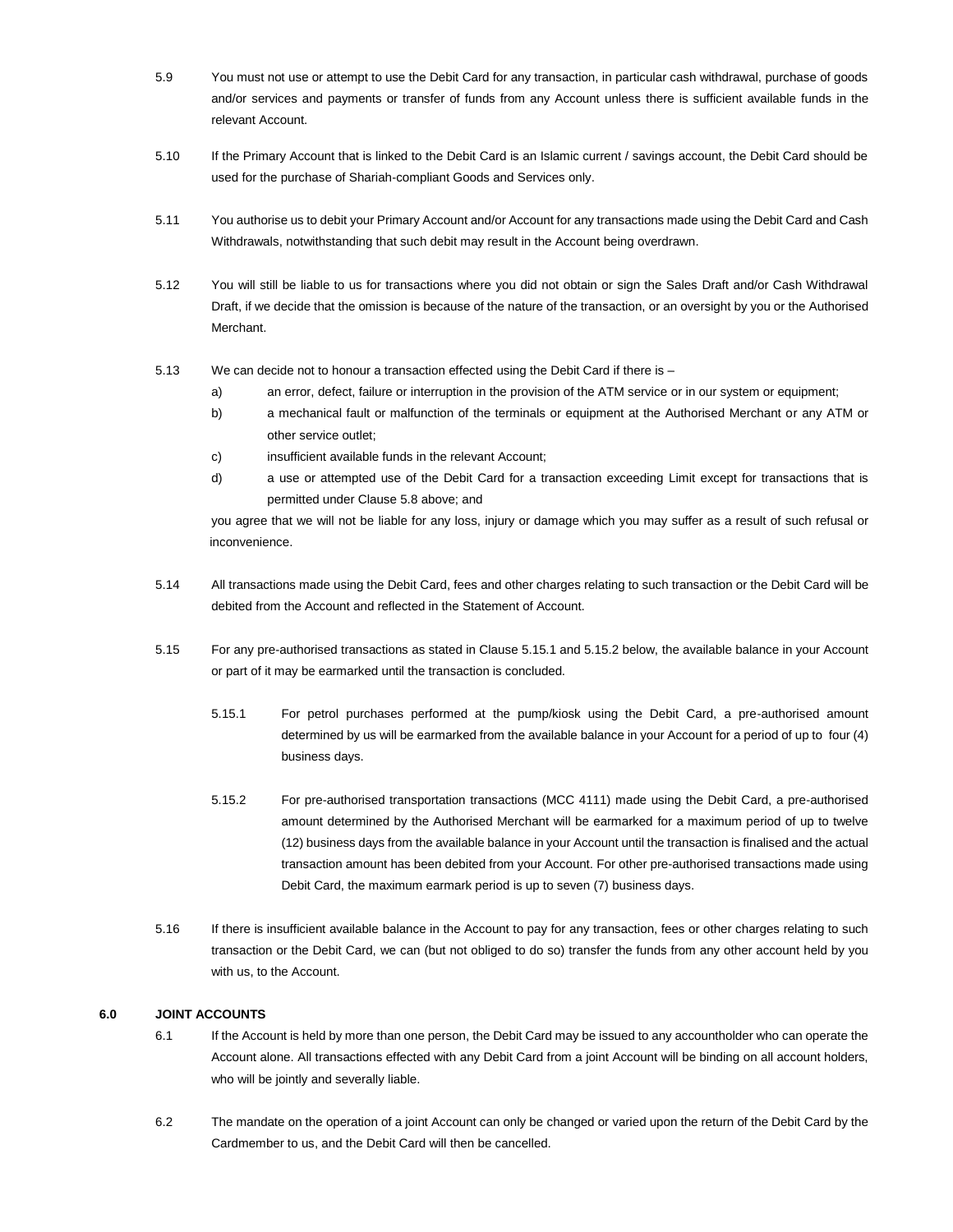#### **7.0 OVERSEAS TRANSACTIONS**

- 7.1 You can use the Debit Card outside Malaysia at any Authorised Merchants except for Contactless Transactions which are for domestic use in Malaysia only.
- 7.2 You can use the Debit Card for Cash Withdrawals at any ATMs which accept Mastercard in countries approved by us. If you effect such Cash Withdrawals at ATMs not belonging to us, charges may be imposed for such Cash Withdrawals.
- 7.3 If you use the Debit Card for Cash Withdrawals or for a transaction in a currency other than Ringgit Malaysia, it will be converted at the conversion rate as determined by Mastercard Worldwide as at the date the transaction is posted into the Account. The conversion rate on the date of such posting may differ from the conversion rate on the date of transaction. An administration cost of 1% or such other rate as determined by us for the conversion will be chargeable to you. Any rate imposed is determined by Mastercard Worldwide and is final and conclusive, and you will bear all exchange risks, loss, commission and other costs which may be incurred relating to such conversion.

Dynamic Currency Conversion ("DCC") is a service offered by certain overseas merchants which provides you with the option to pay for your foreign currency transactions with your Debit Card in Ringgit Malaysia at the point of sale.

- 7.4 The conversion rate for DCC is determined by the relevant overseas merchant. The conversion rate for any payment made through DCC service (where payment is made in Ringgit Malaysia at the point of sale) may be higher than the conversion rate determined by Mastercard Worldwide (where payment is made in foreign currency at the point of sale).
- 7.5 All overseas transactions or Cash Withdrawals must not violate the laws of the country where the transactions or Cash Withdrawals are effected. Where applicable, you must ensure compliance of the Foreign Exchange Administration Rules issued by Bank Negara Malaysia as may be varied and implemented from time to time.

#### **8.0 UNLAWFUL TRANSACTIONS**

You shall use the Debit Card responsibly. You cannot use the Debit Card for any unlawful activities. If we find, suspect or have reasons to believe that your Debit Card has been used for any unlawful activity, we may take any actions we consider appropriate in order for us to meet any obligation or requirement in Malaysia or elsewhere in the world in connection with the prevention or any unlawful activity including but not limited to fraud, money laundering, terrorist activity, bribery, corruption or tax evasion or the enforcement of any economic or trade sanction. The actions we may take include but shall not be limited to immediate suspension or termination of the use of the Debit Card, making reports to the relevant authorities and taking such appropriate actions as we may decide.

# **9.0 LIABILITY FOR ANY LOST OR STOLEN DEBIT CARD, DISCLOSURE OF YOUR PASS CODE TO UNAUTHORISED PERSON OR UNAUTHORISED USE OF DEBIT CARD**

- 9.1 If you have:
	- a) acted fraudulently;
	- b) delayed in notifying us as soon as reasonably practicable after having discovered the lost or unauthorised use of your Debit Card;
	- c) voluntarily disclosed your PIN to another person or allowed another person to use your Debit Card;
	- d) left your Debit Card or any item containing your Debit Card, unattended in places visible and accessible to others; or
	- e) recorded your PIN on the Debit Card, or on anything kept in close proximity with your Debit Card; you will be liable for any transaction made with the Debit Card.
- 9.2 At your request, we can (but are not obliged to) issue you with a replacement Debit Card following its lost or theft. You must pay a card replacement fee for each replacement Debit Card. To the fullest extent permitted by law, you will remain liable for any transaction effected through the use of the lost or stolen Debit Card, including transactions effected prior to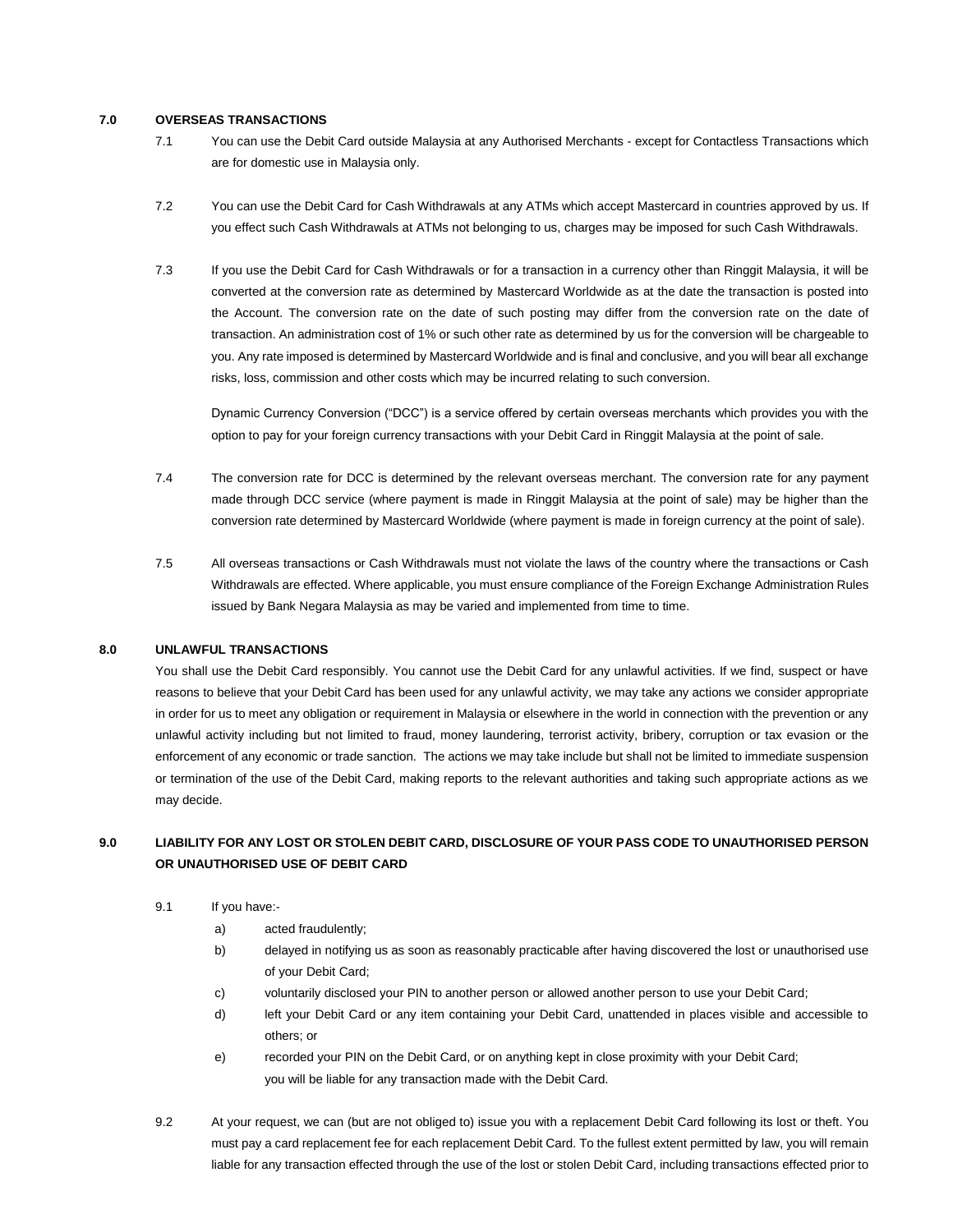your notification to us of the lost or theft but not yet posted to the Account, and any existing standing instructions made by you to an Authorised Merchant.

9.3 When you receive the replacement Debit Card, you must sign on the signature strip. When you first use the replacement Debit Card, it will be a valid activation of that Debit Card. You are solely responsible to notify the Authorised Merchant to cancel or amend any existing standing instructions in relation to the lost or stolen Debit Card and/or the replacement Debit Card.

#### **9A.0 FINANCIAL CRIMES REPRESENTATIONS & WARRANTIES**

- 9A.1 We shall be entitled to take all actions we consider appropriate in order for us to meet any obligation or requirement, either in Malaysia or elsewhere, in connection with the detection, investigation and prevention of financial crime including fraud, money laundering, terrorism financing, bribery, corruption, or tax evasion or the enforcement of any economic or trade sanction ("Financial Crime").
- 9A.2 You understand and agree that if any activities, conduct or circumstances you are involved in (directly or indirectly) may expose us to legal or reputational risk, or actual or potential regulatory or enforcement actions, we shall at any time, without giving any reason, have the right to immediately:
	- a) to exercise all our rights stated in Clause 10;
	- b) close the Debit Account and terminate the Debit Card and all related services you have with us;
	- c) make reports and take such other actions as we may deem appropriate.
- 9A.3 You undertake that you will not initiate, engage in or effect a transaction (directly or indirectly) that may involve Financial Crime and agree to hold us harmless, indemnify us and keep us indemnified from and against any and all liabilities, claims, obligations, losses, damages, penalties, actions, judgments, suits, costs (including, but not limited to, legal costs on a full indemnity basis), expenses and disbursements of any kind whatsoever which we may suffer or incur in connection with or arising from any breach by you of this undertaking.
- 9A.4 You warrant and represent that the you have not engaged in any activity or conduct or have not taken any action, directly or indirectly that would violate any applicable anti-bribery and anti-corruption law, including but not limited to, the Malaysian Anti-Corruption Commission Act 2009 (the "MACCA"), the United Kingdom Bribery Act 2010 (the "UK Bribery Act") and the U.S. Foreign Corrupt Practices Act of 1977 (the "FCPA"). You further represent that you, to your best knowledge, are in compliance with the MACCA, the UK Bribery Act, the FCPA and similar laws, rules or regulations.

## **10.0 TERMINATION, CANCELLATION OR SUSPENSION OF DEBIT CARD**

- 10.1 You may terminate the use of the Debit Card at any time by written notice to us. No refund of the annual fee paid will be made to you.
- 10.2 We can at any time withdraw, terminate or suspend your use of the Debit Card, the Account and/or any other related services, refuse to authorise any transaction under the Debit Card and/or refuse to re-issue, renew or replace the Debit Card, upon the occurrence of any of the following ("Event of Default") –
	- a) you do not comply with any applicable laws;
	- b) you exceed the Limit;
	- c) you threaten to breach or have breached these Terms and Conditions;
	- d) you give us untrue, inaccurate, incomplete or misleading information;
	- e) you pass away or become insane;
	- f) you become bankrupt or insolvent or allow any judgment to remain unsatisfied for a period of twenty-one (21) days;
	- g) you commit any act of bankruptcy or are unable to pay your debts, suspend your debts or enter into any composition or arrangement with or for the benefit of your creditors;
	- h) a petition is presented against you for bankruptcy;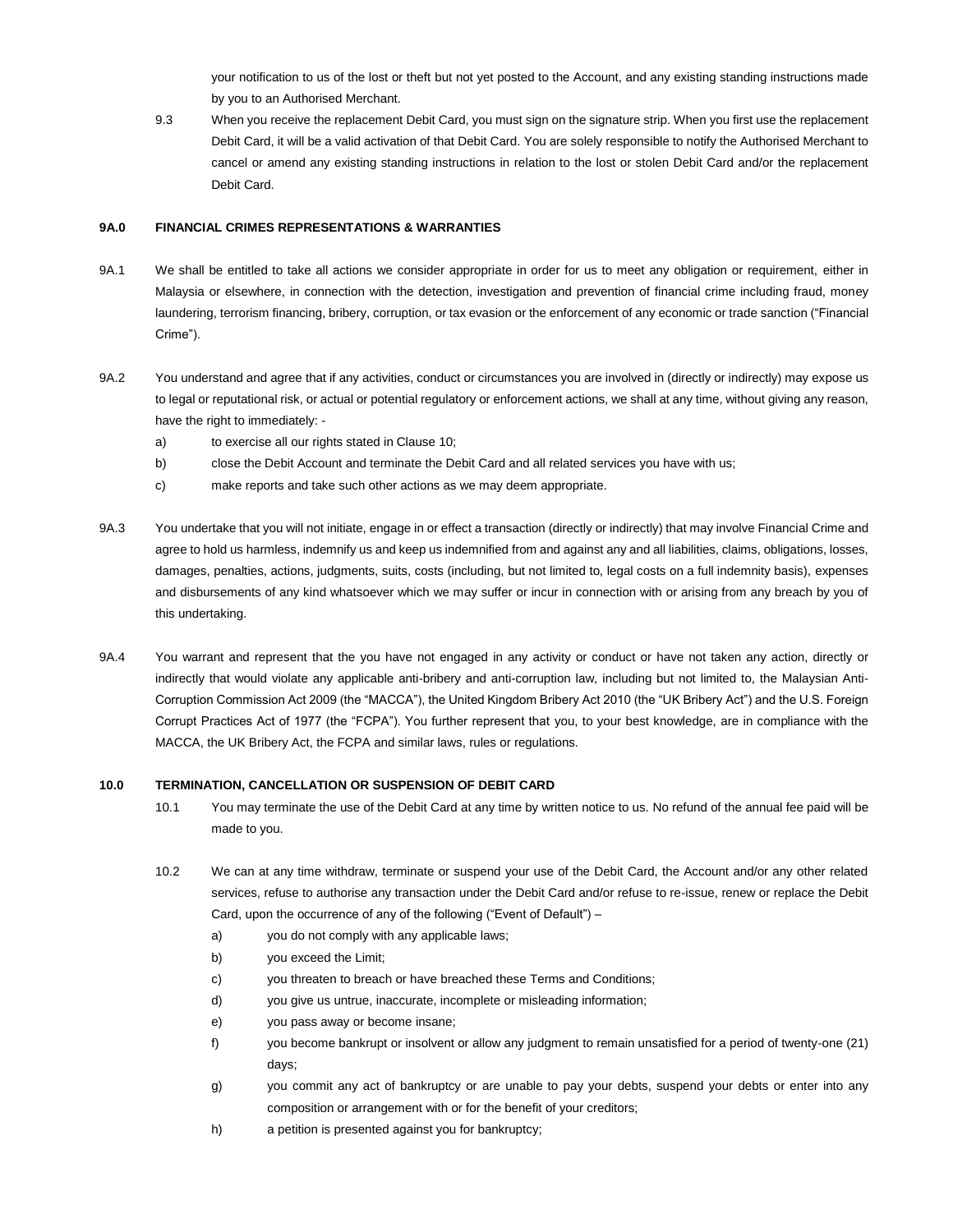- i) a distress execution, attachment or other legal proceedings are levied, enforced or taken out against any of your assets;
- j) any of your Account with us is re-designated or closed by us for any reason whatsoever;
- k) any litigation (whether civil or criminal), arbitration or administrative proceedings is pending, on-going or threatened against you;
- l) you commit or threaten to commit a default or breach of any agreements, covenants, stipulations, terms or conditions executed between you and us, which you are required to observe and perform;
- m) it is unlawful, illegal or impossible for us to grant you or to continue to grant you the use of the Debit Card or the Account or to comply with our obligations under these Terms and Conditions or for us to enforce any of our rights under these Terms and Conditions;
- n) we suspect or have reasons to believe that the Debit Card is used for any unlawful activity;
- o) any investigation by the police or police organization. Governmental body or agency, anti-corruption commission or agency or regulators (in Malaysia or elsewhere) is pending, on-going or threatened against you; p) your whereabouts are unknown to us;
- q) we decide that there is any change in the market conditions which would cause the continuation of the Debit Card facilities and services offered to you to be temporarily or permanently not practical or not possible from a commercial point of view;
- r) you have been charged or convicted for any criminal offences or have any criminal records;
- s) any report lodged against you under the Anti-Money Laundering, Anti-Terrorism Financing and Proceeds of Unlawful Activities Act 2001;
- t) we decide that the continuation of the use of the Debit Card could likely be detrimental to our position and; our decision is final.
- 10.3 Regardless of Clause 10.2, we can withdraw, suspend or terminate your use of the Debit Card by giving notice to you.
- 10.4 Upon cancellation or termination of your Debit Card, you will remain liable for any transactions effected through the use of the Debit Card up till the effective date of cancellation or termination of the Debit Card, including transactions which have yet to be posted to the Account, and any existing standing instructions made by you to an Authorised Merchant. You are solely responsible to notify the Authorised Merchant and cancel any existing standing instructions prior to or upon termination of your Debit Card.
- 10.5 If the Debit Card is terminated or cancelled, you must cut the Debit Card in half across the magnetic strip and the chip.
- 10.6 If, following cancellation or termination of the Debit Card, you do not cut the Debit Card in half, you will continue to be liable for any charges and transactions incurred with the Debit Card and such charges and transactions will be debited from your Account.

## **11.0 EXCLUSION OF LIABILITY**

- 11.1 We will not be liable for damages suffered or loss incurred by you including but not limited to loss of reputation or embarrassment under the following circumstances:
	- a) in connection with any representation made by us or implication due to–
		- i) the cancellation or our refusal to renew the Debit Card;
		- ii) suspension or restriction imposed by us on your use of the Debit Card;
		- iii) any amendments, modifications, revision, restriction, increase, suspension, cancellation or withdrawal of any of your benefits or privileges conferred on you under the Debit Card;
	- b) due to any act or omission by the Authorised Merchant -;
	- c) due to any retention of the Debit Card or refusal by the Authorised Merchant to honour the Debit Card-;
	- d) in connection with any statement, representation or communication made by the Authorised Merchant -;
	- e) due to any defect or deficiency in goods purchased or services rendered by the Authorised Merchant -;
	- f) due to any dissatisfaction with the quality, effectiveness and/or genuineness of the goods purchased and/or services rendered by the Authorised Merchant.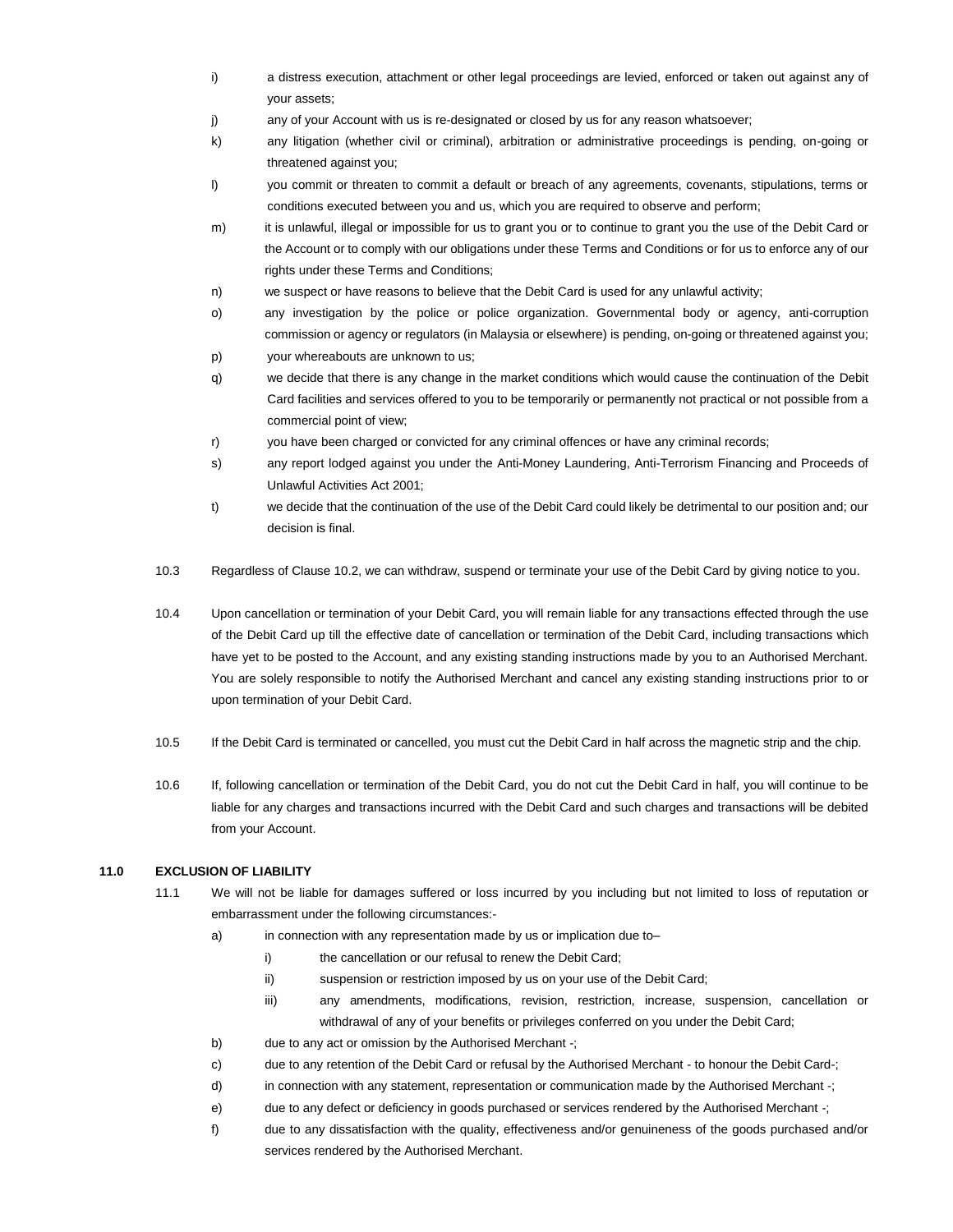#### **12.0 FEES, CHARGES AND RIGHT TO DEBIT**

- 12.1 You agree to pay, and authorise us to debit from the Account, at any time all fees and charges, interests, taxes, duties or levies incurred in connection with the issuance and use of the Debit Card, and all legal costs, charges and expenses which we may incur in enforcing or seeking to enforce these Terms and Conditions.
- 12.2 You are liable to pay for any taxes or levies which as at the date of the issuance of the Debit Card or at any date subsequent to the date of issuance of the Debit Card, is required by law (including regulations, guidelines, decisions or directives issued under such laws (and shall include any amendments made to such laws, regulations, guidelines, decisions or directives) to be paid to any body or authority having jurisdiction over us, in respect of any moneys charged or incurred by us in relation to the Debit Card
- 12.3 Any taxes or levies incurred by us in relation to the use of the Debit Card and any other goods or services provided under the Debit Card shall be borne by and charged to you and in the event that we shall effect any payment, you shall be liable to reimburse us for such amounts paid.
- 12.4 You must pay an annual fee for the Debit Card on anniversary date-. The annual fee will be debited from your Account when due, and is not refundable.For full list of fees and charges, please refer to UOB webpage.
- 12.5 You must pay a service charge/replacement fee (at a rate we determine at any time) for services we render in connection with –
	- a) a request for the production or photocopy and/or original of a Sales Draft or other documents;
	- b) issuance of Debit Card;
	- c) the replacement of a damage, lost or stolen Debit Card; or
	- d) the replacement of Debit Card due to any matters relating to the PIN.
- 12.6 You must pay any other fees and/or charges imposed at any time by us or any relevant authority having jurisdiction over us in relation to the issuance and use of the Debit Card.

## **13.0 FEATURES AND BENEFITS GENERALLY**

We can at any time amend, modify revise, restrict, increase, suspend, cancel or withdraw all or any facilities, services, benefits and privileges conferred on you pursuant to the Debit Card with prior notice.

#### **14.0 DISPUTES**

- 14.1 You must resolve all complains, claims and disputes against an Authorised Merchant directly, and you agree not to enjoin us in any such claims, disputes or legal proceedings, and no such claim can be set-off against us.
- 14.2 To the fullest extent permitted by law, any claim or dispute which you may have against an Authorised Merchant will not impose any obligation on our part under these Terms and Conditions to withhold any transfer or payment of any monies from the Account to the Authorised Merchant. You agree that we shall not be held liable for effecting such transfer or payment to the Authorised Merchant.
- 14.3 You must contact and update the Authorised Merchant directly on any cancellation of recurring billing standing instruction or charge or cancellation of a Debit Card in connection with any recurring billing standing instruction. You agree that you will directly forward any claim or dispute in connection with the recurring billing appearing in the Statement of Account and/or eStatement to the Authorised Merchant, and that we will not be held liable in any way.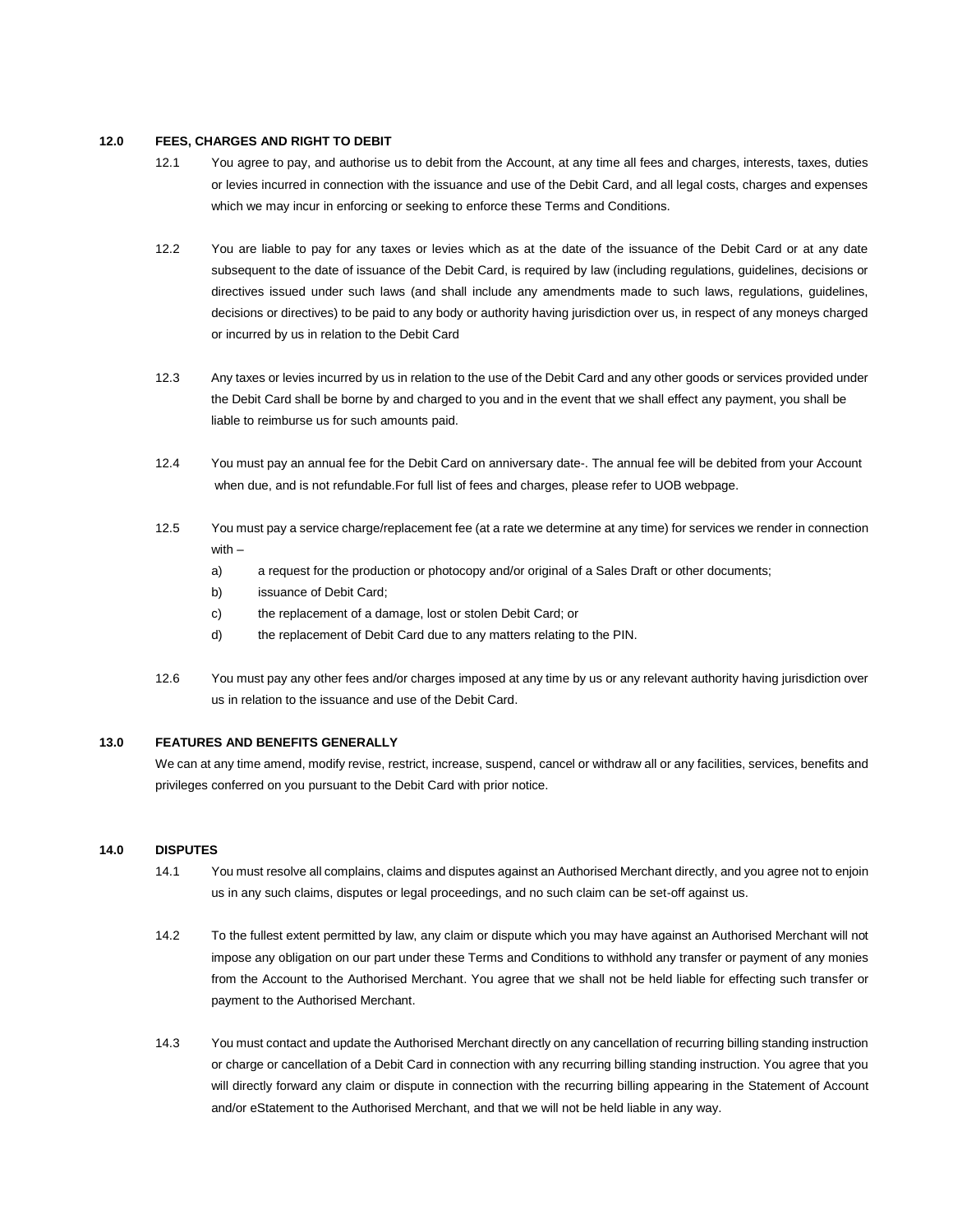- 14.4 When you report that there is a disputed transaction you have against an Authorised Merchant, you must provide to us the following information, whether orally or in writing, in relation to the disputed transaction:
	- a) your name;
	- b) the affected Account;
	- c) date and amount of the disputed transaction; and
	- d) reason why you believe that it is a disputed transaction.
- 14.5 We reserve the right to debit the full amount of the disputed transaction(s) from your Account given proof that the disputed transaction(s) is/are legitimate and authorised by you by providing twenty (21) days prior notice to you.
- 14.6 Any attempt on your part to make false claims on the disputed transactions will entitle us to exercise any of our rights under these Terms and Conditions.

## **15.0 CROSS DEFAULT**

If you breach any of the terms and conditions in any other agreement with us, we may suspend or terminate the use of the Debit Card.

#### **16.0 VARIATION**

- 16.1 We can, at any time vary, add to, delete or amend the fees and charges and these Terms and Conditions by giving you twenty one (21) days' prior notice, either through statement insert in your Statement of Account or by posting on our official website at [www.uob.com.my](http://www.uob.com.my/) or by displaying notice at any of our branches.
- 16.2 Any variation referred to in Clause 16.1 will take effect on the date we specify on the notice. If you do not accept the amendments, you must cancel or terminate the Debit Card prior to the effective date by providing written notification to us. The retention or use of the Debit Card from the effective date onwards will be deemed to constitute your acceptance of such changes and such changes will be binding on you.

## **17.0 DISCLOSURE**

You agree and consent that we (including our officials, employees, agents or any other persons to whom we grant access to our records, correspondence or any material relating to you, your Account or Debit Card) can disclose at any time, any information relating to you, your Account or Debit Card, to the following persons:

- a) any one or more members of the Group, for any of the following purposes:
	- (i) providing you with banking services;
	- (ii) reporting;
	- (iii) data matching;
	- (iv) improving and furthering the provision of other services by us;
	- (v) fraud or crime prevention;
	- (vi) investigating, preventing or otherwise in relation to money laundering and criminal activities;
	- (vii) debt collection;
	- (viii) outsourcing our operations;
	- (ix) performance of duties as our officer or in connection with the conduct of audit or the performance of risk management;
	- (x) facilitating our performance or any members of the Group's functions;
	- (xi) compliance with the Group's policies, guidelines, directives or requirements;
	- (xii) corporate exercise;
	- (xiii) any legal process initiated by or served on us;
- 
- b) any merchants or establishment which accepts the Debit Card, any other bank or financial institution, Mastercard Worldwide. or its successors, any member of Mastercard Worldwide and/or any other interested party to facilitate the use of the Debit Card or processing of any affected transaction or investigation on matters relating to the Debit Card;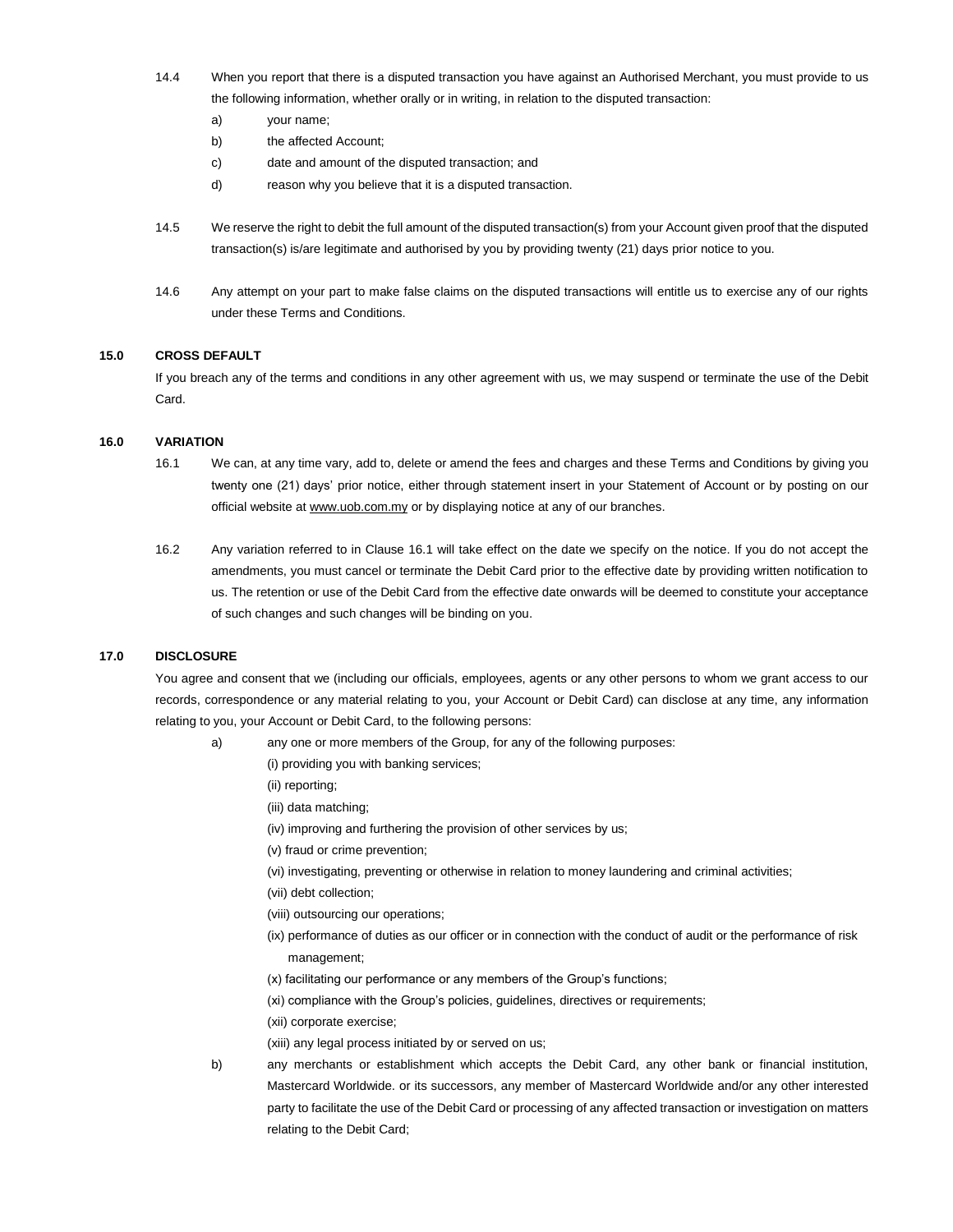- c) any person related to any action or proceeding taken to recover monies due and payable by you to us under these Terms and Conditions;
- d) any person, whether in Malaysia or elsewhere, who provides electronic or other services to us for the purpose of providing, updating, maintaining and upgrading the services, including but not limited to investigating discrepancies, errors or claims;
- e) any person, whether in Malaysia or elsewhere, engaged by us in connection with the performance of services or operational functions which have been out-sourced;
- f) the police or any public officer conducting an investigation in connection with any offence including suspected offences;
- g) other banks, financial institutions, credit bureau or credit reference agents (only for credit information);
- h) our auditors, solicitors, and professional advisors;
- i) our stationery printers, vendors of the computer systems we use, and to such persons installing and maintaining them and other suppliers of goods or service providers we engage;
- j) any credit bureau of which we are a member, and any other members and/or compliance committee of such credit bureau;
- k) any rating agency, insurer or insurance/takaful provider or direct or indirect provider of credit protection;
- l) any actual or potential participant or sub-participant in relation to any of our obligations under the banking agreement between you and us, or assignee, novatee or transferee (or any officer, employee, agent or adviser) of any of them;
- m) for transactions effected or processed with or without your authority in or through the ATMs of other banks or financial or non-financial institutions or terminals or other card operated machines or devices we approve, to the bank, financial institution or non-financial institution, trader or other party accepting the use of the ATM card and their respective agents or contractors;
- n) any court, tribunal or authority, whether governmental or quasi-governmental with jurisdiction over us or any members of the Group;
- o) any person to whom we or any members of the Group is permitted or required to disclose to under the law of any country;
- p) any person connected to the enforcement or preservation of any of our rights under these Terms and Conditions;
- q) the Central Credit Bureau or any other authority or body established by Bank Negara Malaysia or any authority having jurisdiction over us; and
- r) any other country, its central bank or investigative authorities for the purpose of compliance with any automatic exchange of financial account information under any multilateral convention on mutual administrative assistance in tax matters.

#### **18.0 COURT ORDER**

We can act in any way we see fit, without consulting you beforehand, if we are served with a court order issued by a court of any jurisdiction. You agree that you will not hold us liable for any loss or damage in connection with our actions.

#### **19.0 DATA PROTECTION**

- 19.1 You hereby confirm that you have received, read, understood and agreed to be bound by the Privacy Notice issued by us (which is available at our branches as well as at our website at [www.uob.com.my\)](http://www.uob.com.my/) and the clauses in these Terms and Conditions as may relate to the processing of your Personal Data. For the avoidance of doubt, you agree that the said Privacy Notice shall be deemed to be incorporated by reference into these Terms and Conditions.
- 19.2 You agree and consent that we may transfer the Personal Data (including the Personal Data of any Third Party Data Subject) outside of Malaysia. All Personal Data held by us and the Group will be accorded a reasonable level of protection against any loss, misuse, modification, unauthorised or accidental access or disclosure, alteration or deletion.
- 19.3 In the event you provide Personal Data relating to any Third Party Data Subject to us, for the purpose of opening or operating the Account with us or otherwise subscribing to our products and services, you: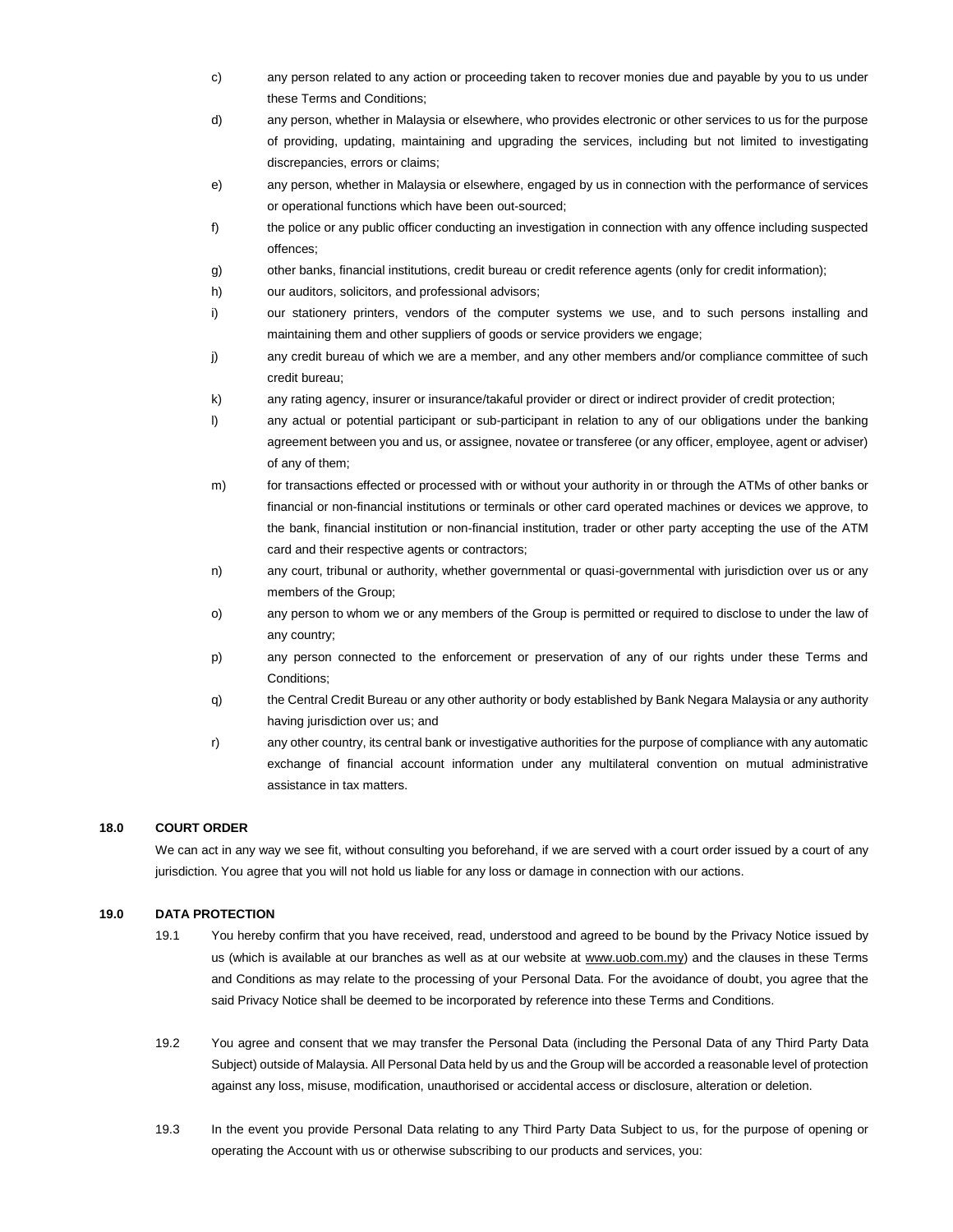- a) confirm that you have obtained their consent to the processing (including disclosure and transfer) of their Personal Data or are otherwise entitled to provide this data to us and for us to use it in accordance with these Terms and Conditions;
- b) undertake that you have informed the said Third Party Data Subject to read the Privacy Notice at our website [www.uob.com.my;](http://www.uob.com.my/)
- c) have informed the said Third Party Data Subject:
	- (i) that we may collect or verify their Personal Data with third party sources;
	- (ii) that we may disclose their Personal Data to classes of third parties described in our Privacy Notice;
- d) agree to ensure that the Personal Data of the said Third Party Data Subject is accurate, complete, not misleading and up-to-date;
- e) agree to update us in writing in the event of any material change to the said Personal Data; and
- f) agree to our right to terminate these Terms and Conditions should such consent be withdrawn by the said Third Party Data Subject.
- 19.4 Where you instruct us to effect any sort of cross-border transaction (including to make or receive payments), the details relevant to the cross-border transaction (including data relating to those involved in the said transaction, such as any Third Party Data Subject) may be received from or sent abroad, where it could be accessible by overseas regulators and authorities in connection with their legitimate duties (e.g. the prevention of crime). In instructing us and/or our agents to enter into any cross-border transaction on your behalf, you agree to the above said disclosures on behalf of yourself and others (including any Third Party Data Subject) involved in the said cross-border transaction.
- 19.5 Additionally, but always subject to any laws (including regulations, guidelines and/or obligations) applicable to us and the Group, you agree that we and the Group, and our merchants and strategic partners may contact you about products, services and offers, which we believe may be of interest to you or benefit you financially. Notwithstanding the foregoing, we will only disclose your Personal Data (excluding data relating to your affairs or the Debit Card) with our merchants and strategic partners where your express prior consent has been obtained.
- 19.6 You may choose not to receive or to cease receiving any direct marketing materials from us and the Group by writing in to us at 'Personal Financial Services, P.O. Box 13525, Menara UOB, Jalan Raja Laut, 50738 Kuala Lumpur' (or such other address notified by us from time to time) with your request and we will abide by your latest written instructions to us.
- 19.7 You acknowledge that certain communications such as Statement of Account and our websites contain standard information regarding our other products and services that cannot be removed without affecting the delivery/provision of our services and/or products, the operation of your Account and/or facilities with us, and/or without imposing additional costs to you.
- 19.8 You and the Third Party Data Subject are entitled to request in writing:
	- a) for any information in relation to the Personal Data that we hold or store;
	- b) for any information held or stored by us to be updated, amended and/or corrected;
	- c) for us to limit the processing of your Personal Data held or stored by us; and
	- d) to make an enquiry or complaint in respect of our processing of your Personal Data.

For requests under a) or b), you and/or the Third Party Data Subject may make a request to us via our Data Access Request Form or Data Correction Request Form respectively. These forms are available at our branches as well as at our website at www.uob.com.my.

You and/or the Third Party Data Subject may direct all your requests to any of our branches or 'Customer Communications Management, Menara UOB, Jalan Raja Laut, 50738 Kuala Lumpur'.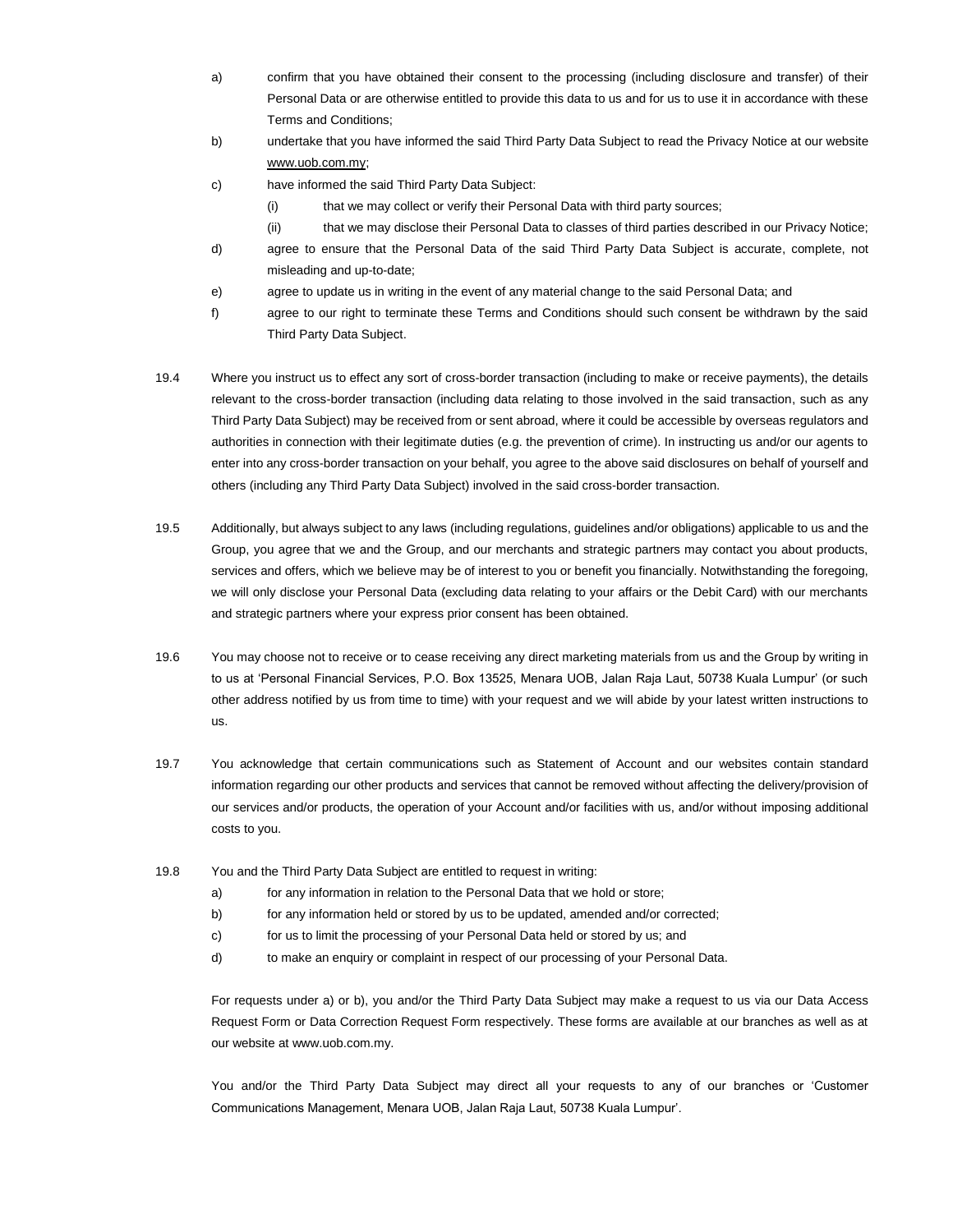We may charge a fee for processing your request for access. We may also refuse to comply with your request in respect of a) or b) above if the information supplied by you and/or the Third Party Data Subject is insufficient (as determined by us) or where such request may breach or violate any law or regulation or any other reason which we deem not to be in our interest to do so. If we refuse to comply with such request, we will inform you and/or the Third Party Data Subject of our refusal and reason for our refusal.

- 19.9 You are responsible for ensuring that the information you provide us is accurate, complete and not misleading and that such information is kept up to date.
- 19.10 Please note that should we no longer have the right to process the Personal Data provided to us by you (including where you and/or the Third Party Data Subject subsequently withdraw the consent to process the Personal Data), we may not be able to effectively process Personal Data in relation to any of the purposes set out in the Privacy Notice, if at all, and we will have the right to not provide or discontinue the provision of any product, service, Account and/or facilities that is linked to such Personal Data.
- 19.11 We reserve the right to amend this Clause 19 from time to time as we deem necessary and shall provide prior notification to you in writing and place any such amendments on our websites or by placing notices at the banking halls or at prominent locations within our branches or by such other means of communication deemed suitable by us.
- 19.12 This Clause 19 shall be without prejudice to any other clause in these Terms and Conditions which provides for the disclosure of data.

#### **20.0 INDEMNITY**

- 20.1 In addition and without prejudice to any other of our right or remedy (at law or otherwise), to the fullest extent permitted by law and unless it is due to our willful misconduct or gross negligence, you will on demand indemnify us and hold us harmless from and against all losses, costs, charges and expenses, including legal costs on a full indemnity basis and all goods and services, value added and other duties, levies and taxes payable un such costs, charges and expenses which we may sustain, suffer or incur due to:-
	- (a) any failure by you to comply with any of these Terms and Conditions or such other applicable terms and conditions;
	- (b) us acting in accordance with your instructions or in any manner permitted under these Terms and Conditions;
	- (c) any changes in any applicable laws including but not limited to any taxation laws or regulations of any country having jurisdiction over us;
	- (d) any act or thing done or caused to be done by us in connection with these Terms and Conditions;
	- (e) us relying and acting upon any instruction from you in good faith even if it is subsequently shown that the instruction was not given, written or authorized by you);
	- (f) preservation or enforcement of our rights under these Terms and Conditions;
	- (g) any involvement by us in any proceedings of whatever nature for the protection of or in connection with the Debit Card.
- 20.2 Our certification of the amount of the said loss, costs, charges and expenses will be conclusive and binding upon you unless there is any obvious mistake.

## **21.0 NOTICES AND COMMUNICATION**

- 21.1 Any notice, demand, request or communication (other than Legal Process) that we send to you may be:-
	- (a) delivered by hand to your address as stated in the application form for the Account / Debit Card or such other address last known to us;
	- (b) sent by post (registered, AR registered, ordinary or otherwise) to your address as stated in the application form for the Account / Debit Card or such other address last known to us;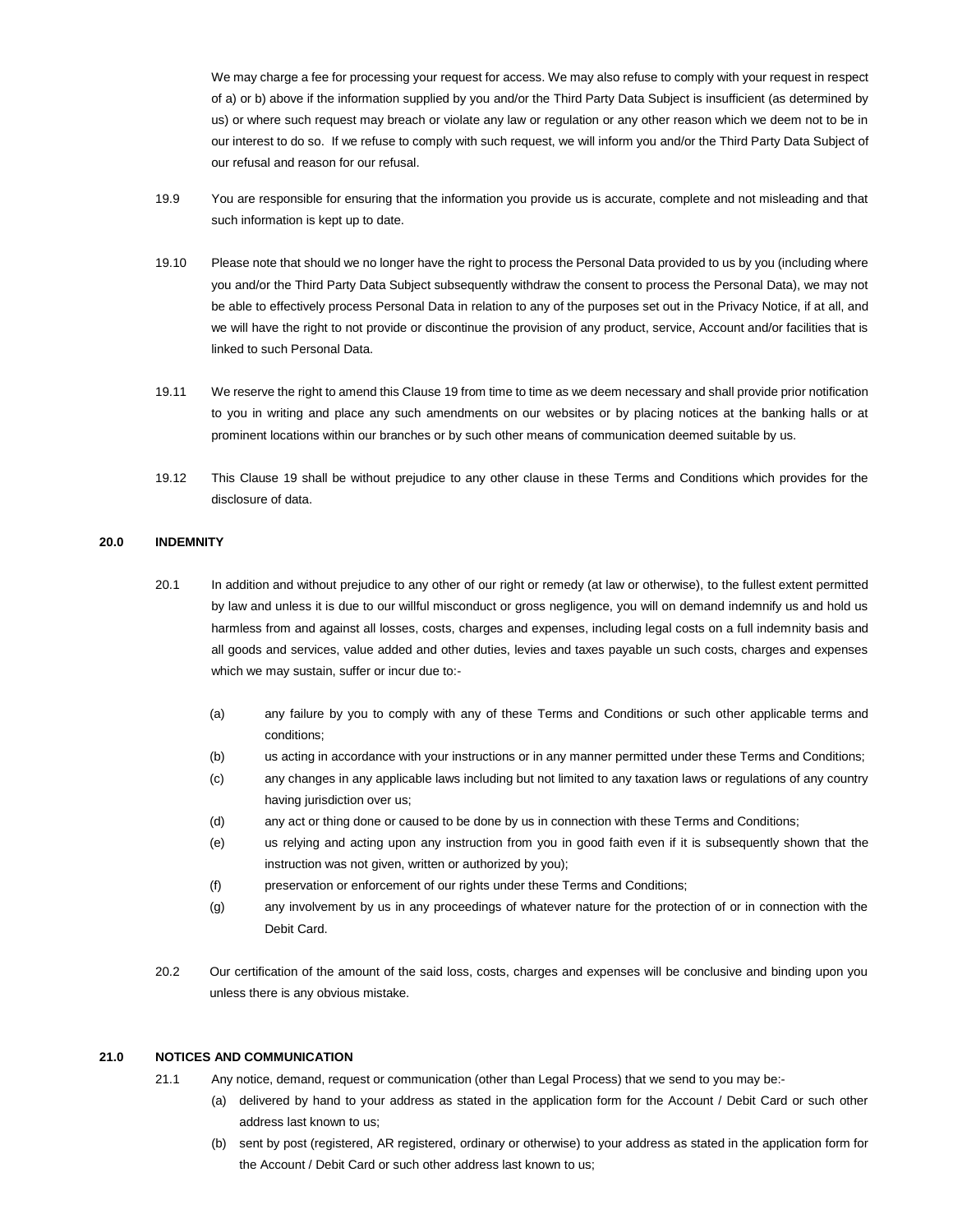- (c) sent by facsimile transmission to the facsimile number last known to us;
- (d) sent by electronic mail to the electronic mail address last known to us;
- (e) sent by short message system (SMS) to the mobile phone number last known to us;
- (f) communicated to you by posting on our website;
- (g) communicated to you by insertion in any Statement of Account which we send to you.
- 21.2 The said notice or communication will be deemed to have been received by you:-
	- (a) at the time of delivery at your address, if delivered by hand;
	- (b) on the third  $(3<sup>rd</sup>)$  day (including the day of posting) from the date it is posted;
	- (c) at the time the facsimile transmission is completed;
	- (d) at the time the electronic mailing is completed;
	- (e) at the time the sending by short message system (SMS) is completed;
	- (f) at the time the Statement of Account is deemed to have been received by you.
- 21.3 Changes in contact details:
	- a) You agree to notify us immediately on any changes of your correspondence, mailing or residential address and your contact information ("Information").
	- b) If you do not inform us of any change in your Information, you agree that we may rely on:
		- (i) any address and/or contact information stated in the application form or as reflected in our records; or
		- (ii) any address and/or contact information we obtain from any communication issued from you to us.
	- c) Any failure by you to notify us of a change in your Information resulting in the delay or the non-delivery of any Statement of Account, correspondence and/or notice will not prejudice our rights and entitlements under these Terms and Conditions.

#### **Instructions – Oral, Facsimile, Personal Internet Banking, Mobile Services and Other Mode**

21.4 If we agree to accept and act on instructions given orally, by facsimile, Personal Internet Banking or Mobile Services or in any other mode or manner, you acknowledge and accept the risks of giving such instructions (including the risk of fraud, forgery, delay and misunderstanding, the risk that we may process the instructions twice, and the risk that the information transmitted may not be secured).

## 21.5 **Recordings**

We may record instructions and other telephone conversations and you agree that such recordings or their transcripts may be used as conclusive evidence of the instructions and telephone conversations.

- 21.6 You authorise us to act on your instructions given by telephone, mobile phone [including Short Messaging Services (SMS) or Multimedia Messaging Service (MMS) sent from the mobile contact number last known to us], telex, facsimile transmission or other means of telecommunication instructions which we in good faith believe are given by you.
- 21.7 Unless expressly stated otherwise in these Terms and Conditions, we shall be entitled to rely and act upon any instruction given in writing as stated in Clause 21.6 above and shall not be liable to you in any way for acting in good faith upon any such instruction even though it is subsequently shown that it was not given by you, or for any misunderstanding or any error, loss or delay resulting from the use of mobile devices, postal services, telex or teletype machines, cable devices, facsimile transmission devices or computer devices. We shall be entitled to rely and act upon any instruction communicated over the telephone or mobile phone as stated in Clause 21.6 above, and the risks of misunderstanding and error and of instructions being given by unauthorised persons are entirely yours. We shall not be liable for any loss, liability or expenses which result from any such misunderstanding, error or unauthorised instruction.
- 21.8 You undertake to fully indemnify us, and keep us fully indemnified and saved harmless at all times against all actions, proceedings, claims, demands, liabilities, losses, damages, costs and expenses of any nature (including legal costs on a full indemnity basis) arising in any manner which we may sustain, suffer or incur as a result of us agreeing to act on such instructions referred to in Clause 21.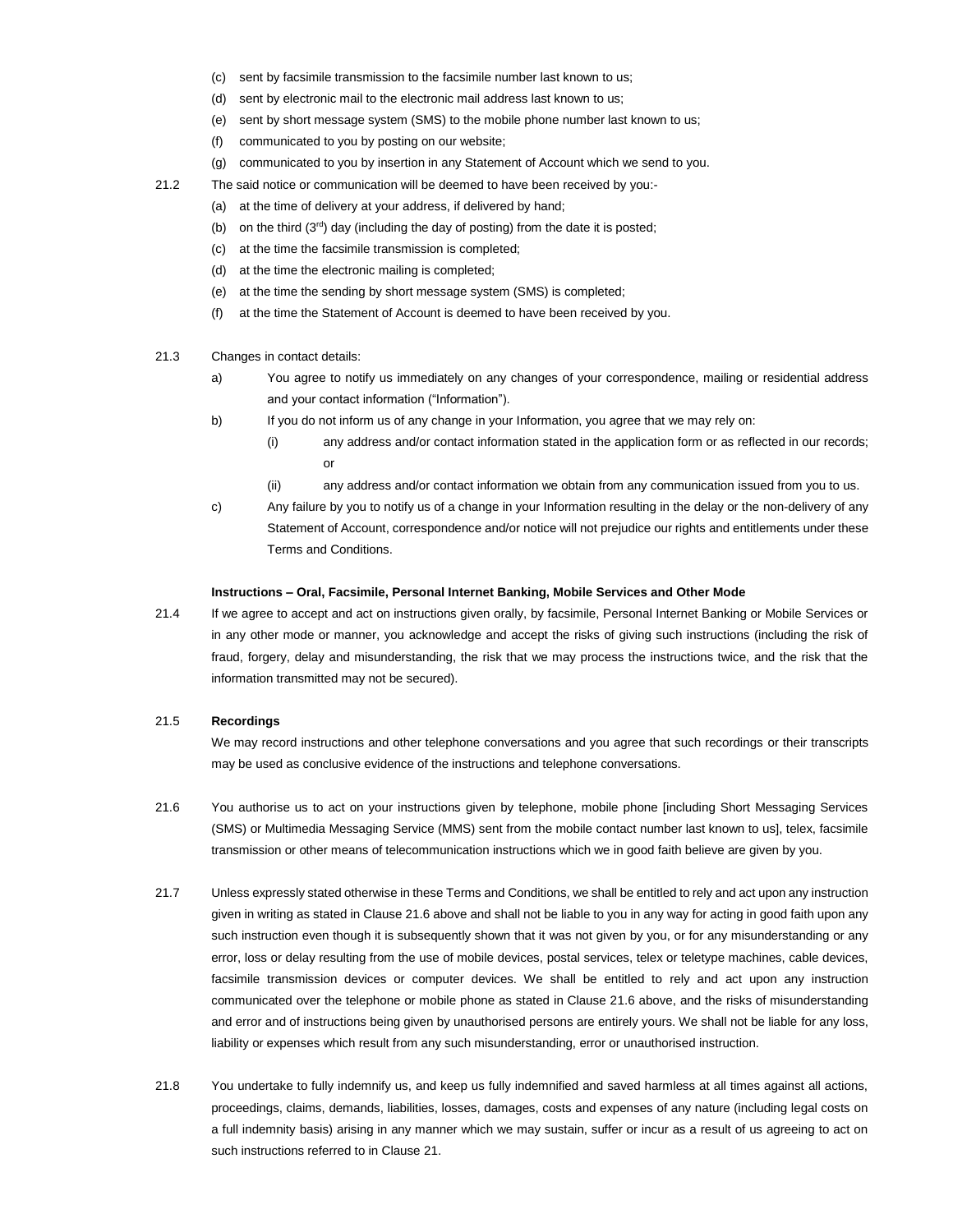#### **22.0 RETENTION OF YOUR RECORDS**

You agree that we are not obligated to maintain any records of your Debit Card, including but not limited to the Debit Card application forms, transaction documents, Statement of Account, correspondences or documents provided to us by you or any other third party, exceeding any retention period as set out under our internal policies, guidelines and procedures and/or as provided under any applicable laws or regulations of any country having jurisdiction over us.

# **23.0 SERVICE OF LEGAL PROCESS**

In addition to and not in substitution of any mode of service that may be permitted or prescribed by any written law in force for the time being, any service of Legal Process by or on behalf of us can be effected on you:

- a) by leaving a copy at the address as stated in the application form or in any communication purportedly issued by you to us or last known to us and it shall be deemed to have been duly received by you on the day it was left at the address; or
- b) by sending a copy via prepaid registered or ordinary post to the address as stated in the application form or in any communication purportedly issued by you to us or last known to us and it shall be deemed to have been duly received by you on the third  $(3<sup>rd</sup>)$  day (including the day of posting) from the date it is posted.

## **24.0 CIRCUMSTANCES BEYOND OUR CONTROL**

If we are unable to perform any of our obligations under these Terms and Conditions, or carry out any operations or provide any service due to any reason beyond our control, including –

- a) fire, earthquake, flood, epidemic, natural disaster, accident, riot, civil disturbances, industrial disputes, acts of terrorism, embargo, war, act of God;
- b) any failure or disruption to telecommunications, internet, electricity, water, fuel supply; or
- c) any circumstance in the nature of a force majeure (an unforeseeable event that prevents us from performing our obligations under these Terms and Conditions, we will not be in any way liable for any failure of performance or for any inconvenience, loss, injury, and damages suffered or incurred by you directly or indirectly as a result.

#### **25.0 TIME**

Time will be of the essence in these Terms and Conditions.

## **26.0 WAIVER**

- 26.1 You agree that if you breach any of these Terms and Conditions, we may decide not to exercise any right or remedy which we may have in relation to your breach.
- 26.2 You agree that, even if we may not have exercised any right or remedy available to us immediately upon your breach, we shall not be held to have waived or acquiesced to such breach and we may at any time after that exercise all or any of our rights or remedies available to us under these Terms and Conditions and any applicable laws. Any delay on our part in taking steps to enforce the remedies available to us under these Terms and Conditions or any applicable laws shall not in any way affect our right to take those steps and we retain the right at any time afterwards to strictly enforce or to insist on our rights in relation to that breach or any subsequent breach by you.

#### **27.0 SEVERABILITY**

If any of the provisions of these Terms and Conditions is or becomes invalid or unenforceable, the invalid or unenforceable provision is to be treated as not having been included in these Terms and Conditions; the remainder of these Terms and Conditions is to continue to be effective and in force and is not to be affected in any way by the invalid or unenforceable provision.

## **28.0 CUMULATIVE REMEDIES**

The rights, remedies, powers, and privileges provided under these Terms and Conditions are cumulative and are not exclusive of any rights, remedies, and privileges provided by law, in any other agreement between the parties or otherwise.